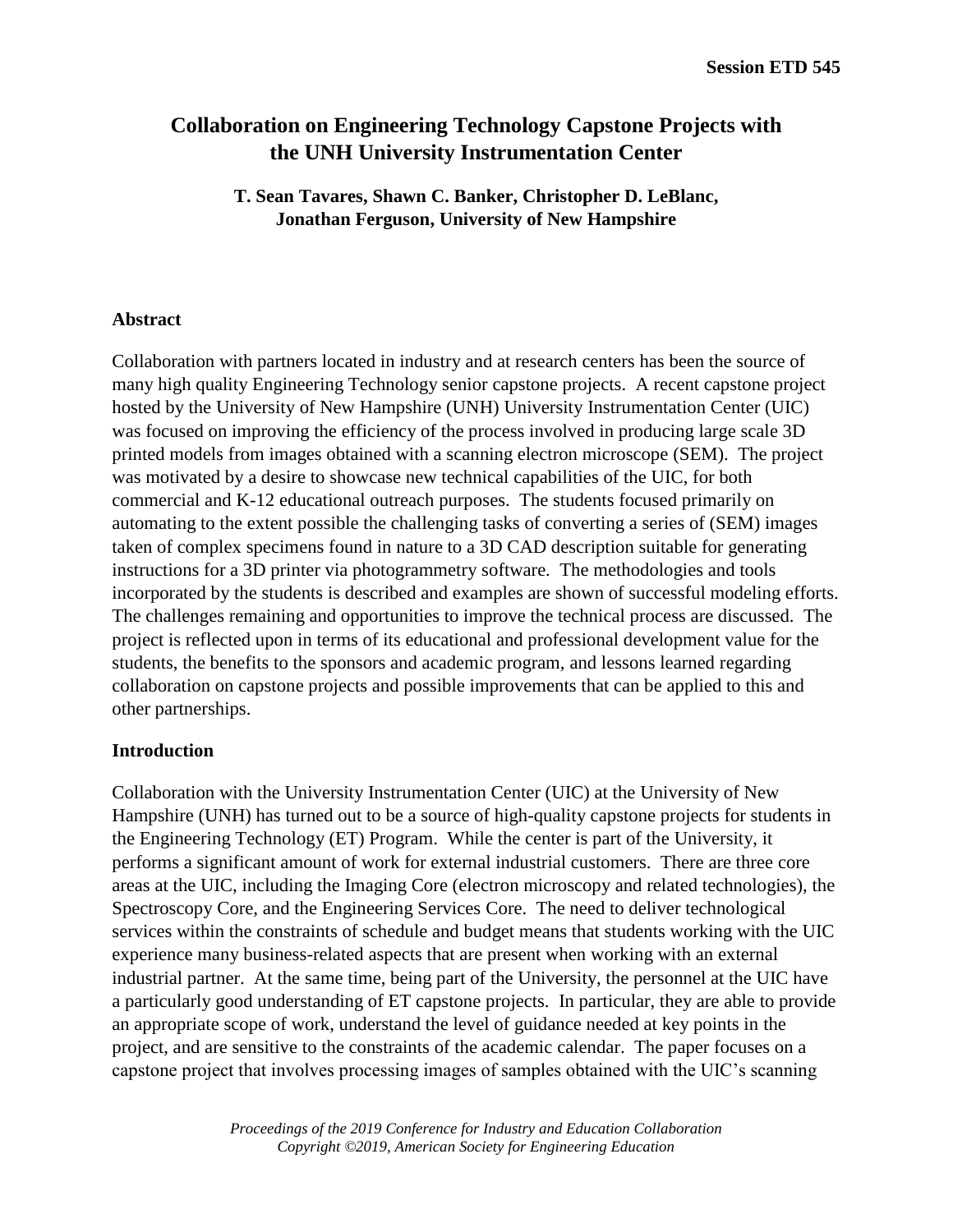electron microscope (SEM) into CAD representations suitable for 3D printing macroscopic scale models of the samples. The capstone project involved developing a systematic and reliable method for producing CAD models from SEM images. This included automating some of the most tedious steps in the process to the extent possible. In the course of the project, the students also had the unique experience of being trained in the use of the SEM and other sophisticated laboratory equipment.

In the sections that follow, the authors first describe the UNH Capstone Experience as realized within the ET program, the capabilities of the sponsoring Center, and the mutual interests that foster collaboration. Next, the specific capstone project is described in terms of the goals, work performed by the students, results obtained, and potential to extend the work in the future. This is followed with combined reflections from the sponsor and faculty on the learning and skill development outcomes for the students, and some ways in which the collaboration can be strengthened for the benefit of the students, the sponsor, and the ET academic program. Finally, some summary conclusions are given along with a description of the collaborative work that is being continued in this project area.

## **Background: The Capstone Experience and the Project Sponsor**

## *The UNH Engineering Technology Capstone Experience*

The Senior Capstone Project is an important part of the both Engineering Technology (ET) program and for the other Bachelor's Degree programs at the University of New Hampshire. The Capstone experience is intended to synthesize knowledge and skills and to provide opportunity for reflection on the undergraduate experience (UNH Discovery Program web page, 2018). The Capstone experience is especially valued at the University's Manchester Campus. The college located at Manchester is an urban campus serving primarily commuter students, and there is strong focus on experiential learning. The college mission is focused as much on giving the students real-world experience as on providing them with the traditional UNH liberal arts education.

The UNH ET Program has been accredited by the Accreditation Board for Engineering and Technology (ABET) since 1980, and the Senior Capstone Experience is aligned with the relevant ABET Outcomes (ABET, 2017). The UNH program is somewhat unique in that it provides the Bachelor's component of a 2+2 program. Bachelor's Degrees are offered in both Electrical Engineering Technology (EET) and Mechanical Engineering Technology (MET). Students entering the program are required to have completed an Associate's Degree in a field that gives adequate preparation to allow success. Typically, the Associate's is earned at a community college in New Hampshire, but this is not a requirement. There is a mix of full-time and parttime students, most of whom are holding jobs while they are in school. There is a wide range of ages, and levels of professional experience. It is not untypical for some time to have passed between completing an Associate's Degree and starting the Bachelor's program. Some students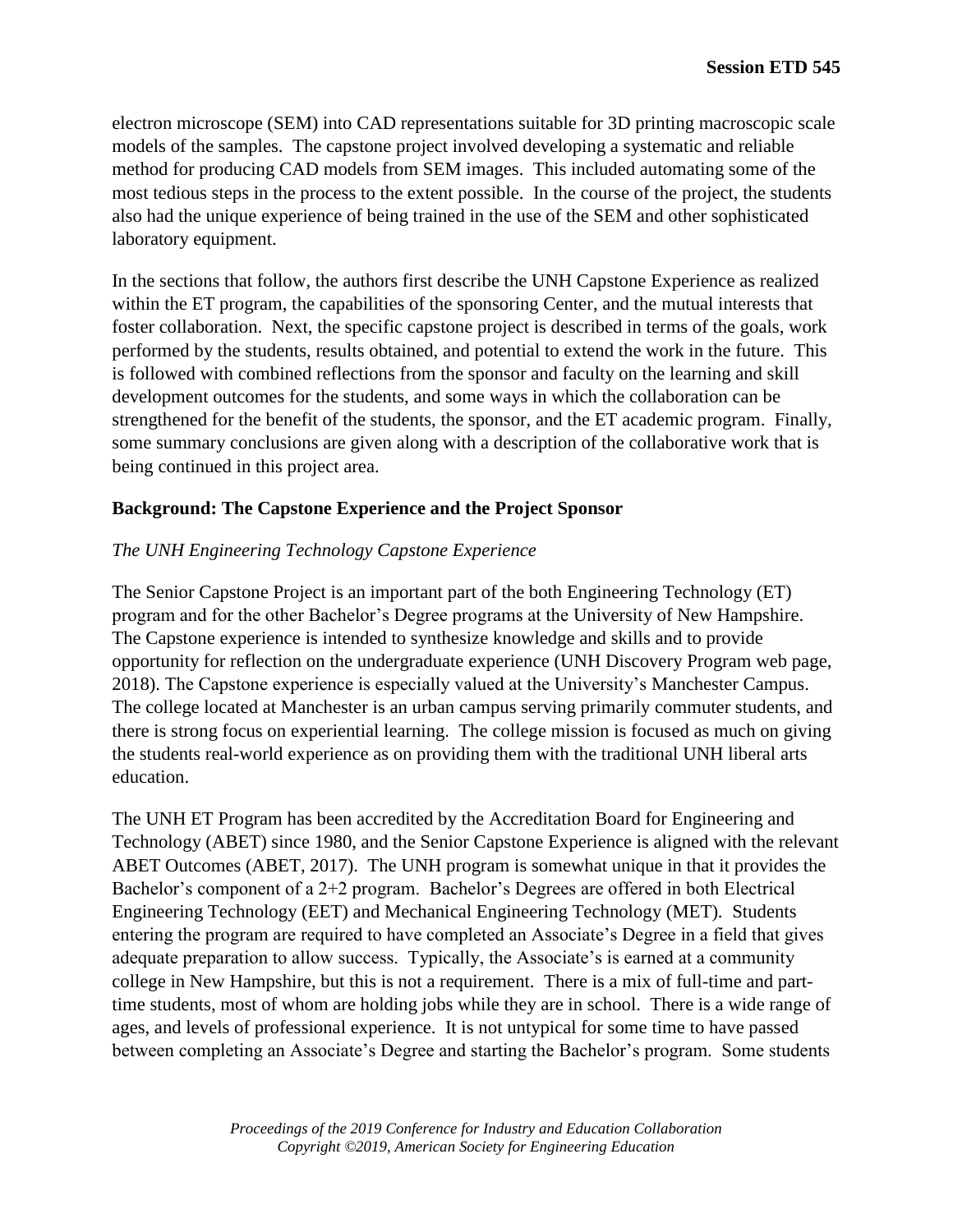have considerable experience working in a technical environment, but often as hourly rather than salaried employees. Often they have worked as technicians, drafters, or designers.

In a recent paper (Jin et al, 2018), faculty in both the UNH Engineering Technology and Computing Technology Programs discusses lessons learned from Capstone Projects over the last 25 years. The authors describe the advantages and challenges associated with projects carried out internal to the college, and with those carried out with external partners. External partners could be companies or laboratories and centers within the University outside of those directly responsible for the undergraduate programs. Both approaches can be successful, and the paper discusses attributes that are beneficial to each type of project.

## *Project Sponsor: The University Instrumentation Center*

The University Instrumentation Center (UIC) at the University of New Hampshire was established in 1973 as a centralized research facility within the Office of the Senior Vice-Provost for Research. The UIC, located at the main campus of the University in Durham, New Hampshire, houses much of the shared, high end scientific, analytical instrumentation for the university. The main campus is approximately 1 hour from the Manchester campus where the ET Program resides.

The mission of the University Instrumentation Center (UIC) is to support the research, teaching, and engagement missions of UNH by providing access to the best analytical instruments, scientists, and engineers. In support of the university's engagement mission and as a broader impact requirement for many federal grant programs, the UIC partners with UNH faculty and staff to provide K-12 outreach programs and demonstrations and also engages in its own independent outreach activities to encourage and raise the interest in STEM related fields. The UIC typically engages with K-12 students and teachers through onsite tours and demonstrations, remote demonstrations to offsite classrooms, and through high school internships. In the academic year 2017, the UIC connected with over 500 K-12 students and educators through these activities.

The acquisition of a new Tescan Lyra scanning electron microscope (SEM) obtained through a National Science Foundation Major Research Instrumentation grant in 2014 provided the UIC with a level of capability that surpassed previous microscopy techniques. The UIC actively searches for new and exciting uses for this popular instrument. The ability to obtain very high resolution images up to 1,000,000X and the 3D capabilities was an exciting area to explore. During a UIC sponsored workshop specifically focused on 3D SEM capabilities, the idea of printing 3D scaled objects was explored and although the process was cumbersome, it looked like a great opportunity for the UIC to gain another tool to support research, teaching, and our outreach goals.

Through discussions with K-12 educators and other faculty, it became clear that the UIC could increase this participation by developing tools to expand its offering in this area as well as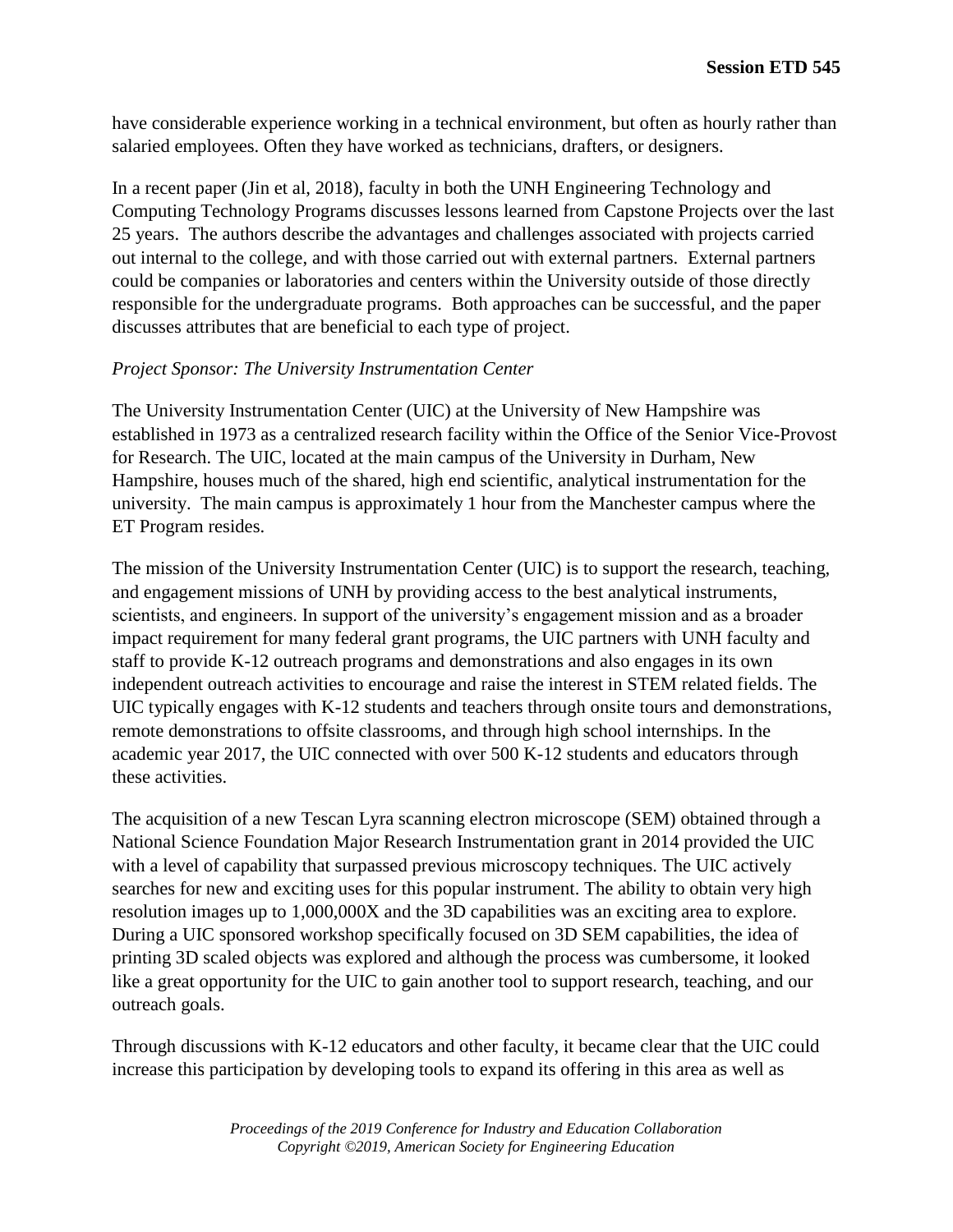support ongoing university teaching and research. Being able to hold a larger, to scale object of something you can only see microscopically was of high interest to educators we spoke with. In addition, being able to create a 3D model from a set of scanning electron microscope images would allow information like volume measurements to be accurately obtained. Other microscopy techniques, for example Laser Scanning Confocal microscopy, could be explored as alternatives.

The UIC is also a source for analytical testing and research support for many local companies and routinely engages to support a variety of business sectors. Mr. Shawn Banker joined the UIC as the director and had previously spent the majority of his career in manufacturing engineering and has made it a priority for the UIC to increase its engagement with local industry. Mr. Banker, also a graduate of UNH's Mechanical Engineering Technology Program, serves on the ET Industrial Advisory Board and previously sponsored many ET senior capstone projects prior to joining UNH. In his role as director of the UIC, he was eager to sponsor another ET senior capstone project.

# **Description of the Capstone Project**

The goal of the project was to develop an optimized process to create accurate, scaled 3D printed replications of small objects using electron microscopy based photogrammetry. Project deliverables included a proven automated process for obtaining images, creating a 3D CAD surface description, and printing of a physical model of the sample at a greatly enlarged scale. In this section, the processes involved in each step of capturing quality SEM images and processing them into a 3D printed model are first described briefly. Next, the areas where the capstone students worked to create or improve steps in the process are discussed. This is followed by showing and discussing some sample results that show the results obtained.

#### *Steps in the Process*

The process of capturing SEM images, processing them into a 3D CAD model, and producing a 3D printed model is illustrated in Figure 1. The process can be visualized as consisting of four major steps.



Figure 1. Steps involved in producing a 3D-printed model of an object from Scanning Electron Microscope images.

The first step in the process is *Sample Preparation and Mounting*. In this step the sample is mounted to either a pin or a stub and coated in a thin film of conductive metal before being placed in SEM. The conductive coating allows the SEM to capture a high-resolution image.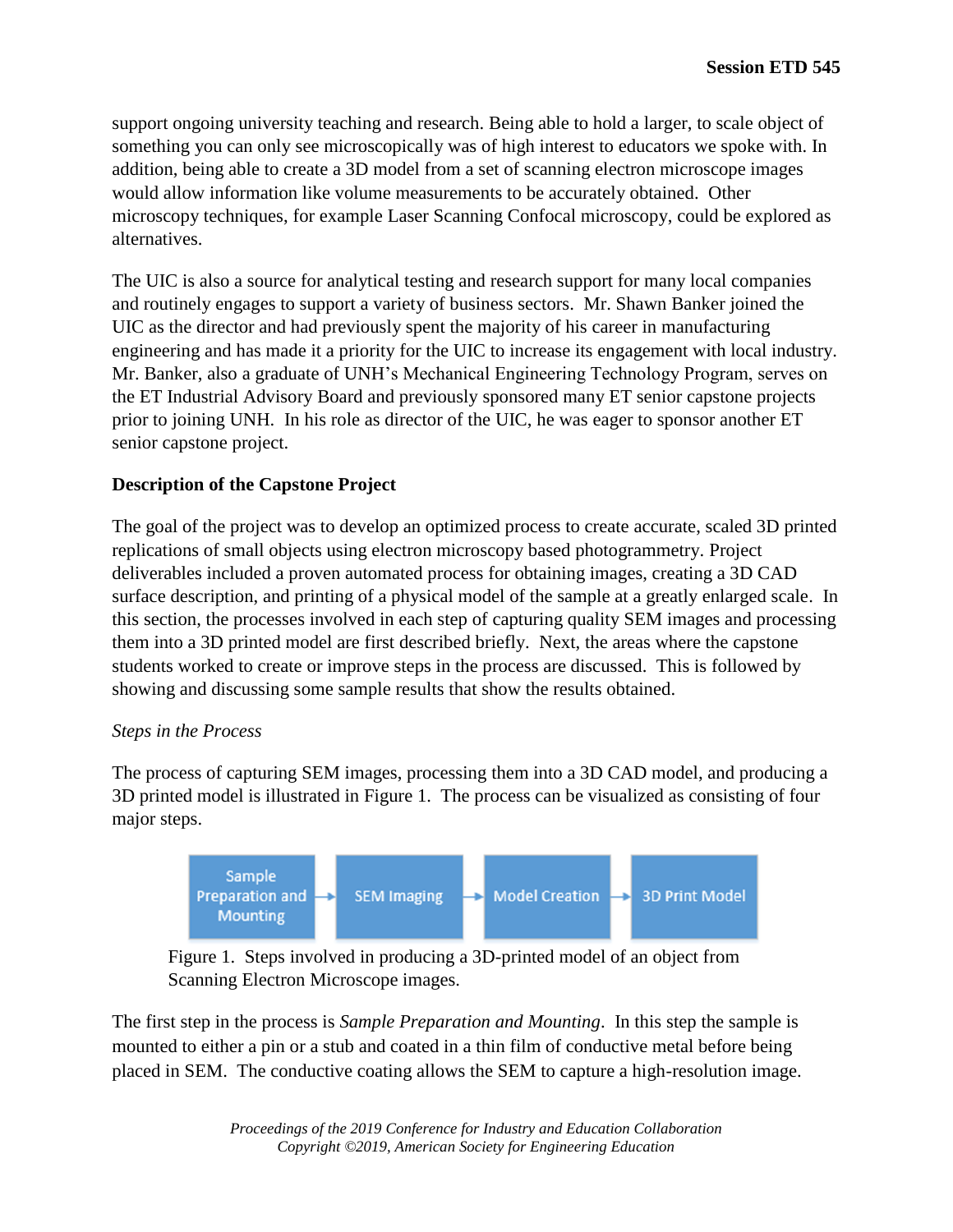Figure **2** shows examples of samples mounted on a pin.



Figure 2. Mounting of a sample on a pin for imaging with the electron microscope. Left: Sample on pin prepared for SEM. Right: SEM image of a seed showing a portion of the mounting pin.



Figure 3. Multiple SEM images taken at a variety of orientations to the sample. Photogrammetry techniques are used to create a CAD model of the object. Example shown is a pedipalp appendage from a funnel spider.

The next step in the process is *SEM Imaging*. This consists of using the SEM to take a series of high-definition 2D images from multiple angles in order to resolve as much surface topography as possible. Figure 3 shows a selection of typical images obtained on a sample at various orientations in the SEM.

In the *Model Creation* step the set of SEM images are loaded into photogrammetry software. The photogrammetry software uses the information in the images to compose a 3D CAD solid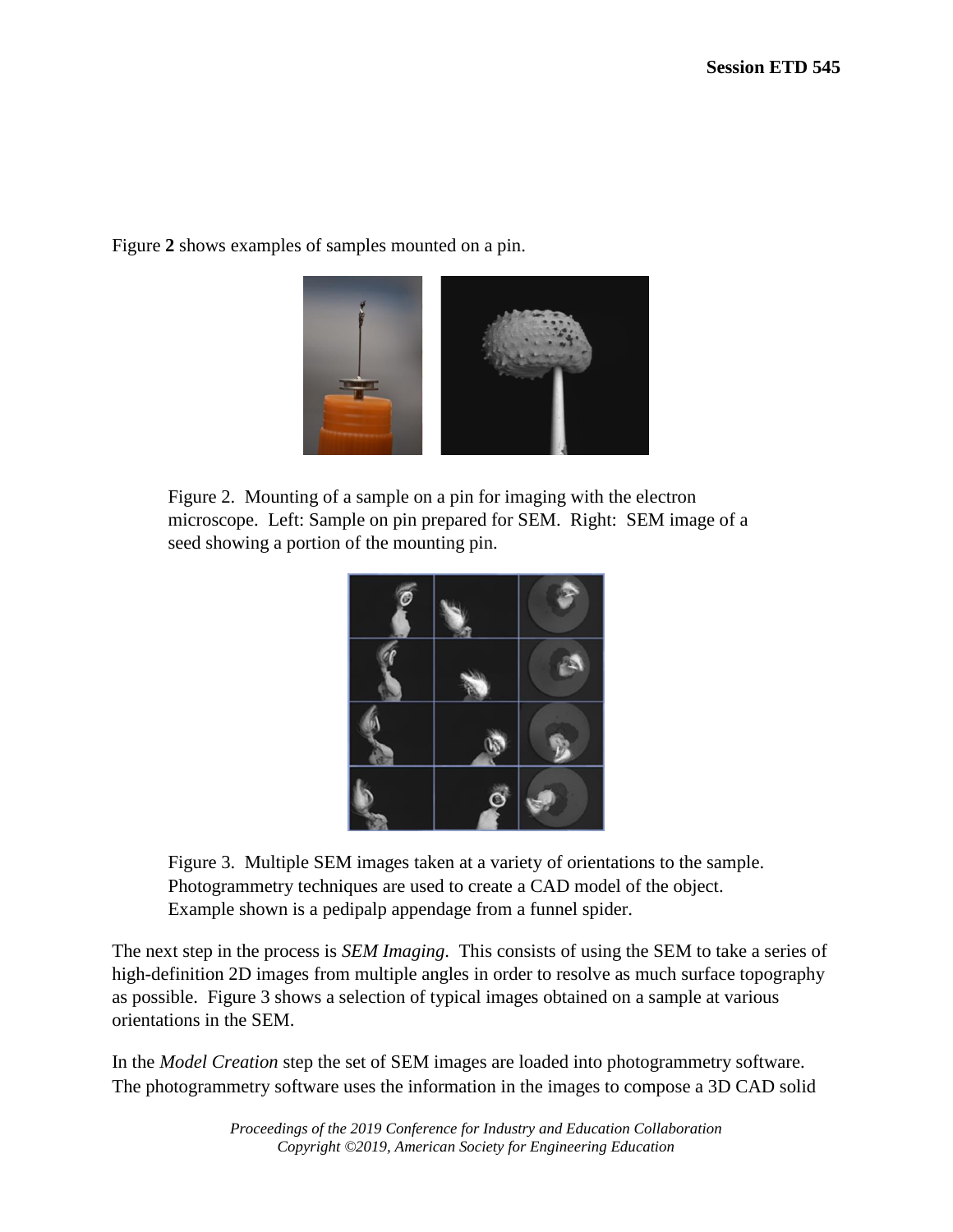model. The 3D model is exported in the Standard Tessellation Language (STL) which is commonly used in 3D printing. The Autodesk ReCap program (Autodesk 2018) was used for model creation in this project.

Figure **4** shows a portion of a solid model produced from photogrammetry using ReCap. The image shows the tessellation of the surface and how the density of the mesh is increased in areas where the shape of the object is changing more rapidly. The example shown is a small appendage on an insect, and shows the detail which can successfully be represented.



Figure 4. Detail of the tessellation used in a 3D solid model of a portion of an insect appendage.

The *3D Print Model* step is the final part of the process. The STL file obtained with the 3D CAD model is exported to Computer Aided Manufacturing (CAM) software. The CAM program generates the support structures that are necessary to steady parts of the model that would otherwise be prone to deforming during the 3D printing process. An image showing an object to be printed after the addition of support structures is shown in Figure 5. Finally, the CAM instructions are sent to a compatible 3D printer to produce the physical model with the desired size and material composition.



Figure 5. CAM model with support structures in preparation for 3D printing.

*Areas of Concentration in the Capstone Project*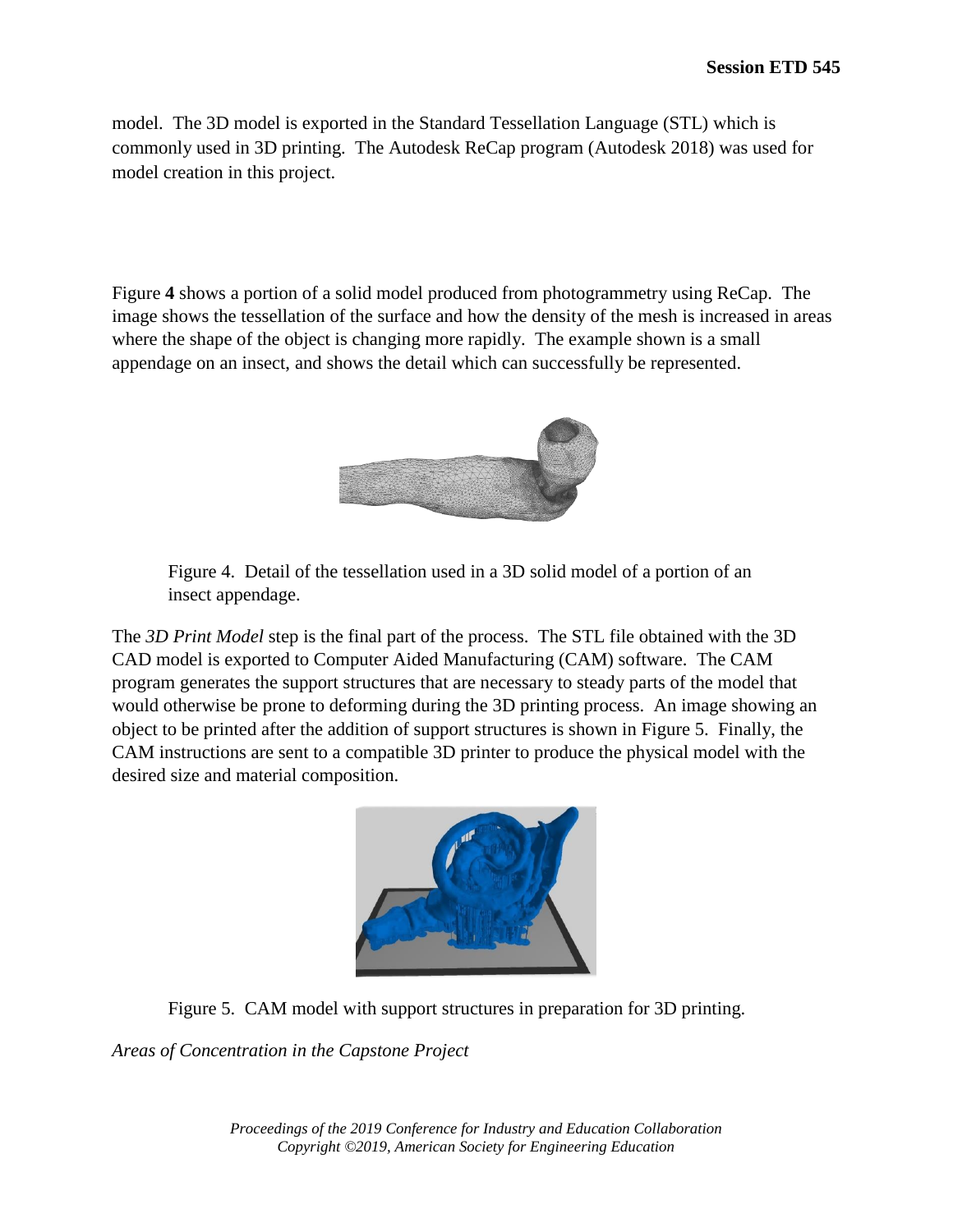This capstone project was a first attempt at the UIC to investigate coming up with a systematic process for making 3D printed models from SEM images, and for making the process efficient through automation and other innovative means. As a result the degree of difficulty that would be encountered in any given step was something of an open question. For this reason, the students were encouraged to take an exploratory approach with the understanding that the project would be fairly open ended in regard to the specific deliverables. As the project evolved it was found that the steps in the process requiring the most technical effort would be *SEM Imaging* and *Model Creation.* The other two tasks in the process were found to be fairly straightforward. An initial part of the investigation was to perform a literature search in order to identify previous work that might provide useful guidance for the project.

Some of the most difficult challenges were encountered in the *SEM Imaging* step. This step involves using a central pin-mounted specimen and obtaining a series of SEM images indexed rotationally in a way that could adequately resolve sufficient details of the object. Challenges to be overcome included the utilization and modification of a pre-created script provided by the SEM manufacturer, and positioning each specimen to obtain complete and accurate resolution of all external features. One task that was attempted, but not successfully completed was development of a compucentric script (TESCAN, 2018) which would automatically refocus the SEM each time an image is taken. This task will be revisited in a future project since being able to automate most or all of this step would substantially increase the efficiency of the process.

The *Model Creation* step involves converting a series of SEM images into a 3D mesh model. This task requires the use of photogrammetry software. After some investigation, the students chose the Autodesk ReCap software (Autodesk, 2018). The most challenging part of creation of the model was minimizing the amount of manual manipulation required to compensate for missing or conflicting information contained in the SEM images. These inconsistencies needed to be reconciled before the model could be finalized and exported as an STL file to be used by the 3D printer.

The *Sample Preparation and Mounting* step was fairly straightforward, mostly requiring that the students learn and apply established practices for Scanning Electron Microscopy. Likewise the actual *3D Print Model* step was also straightforward, amounting mostly to selecting the right printer for the job. There were a number of 3D printers available from University and private sources. The students mainly needed to select a printer that could produce a model of the size and material desired without excessive cost.

#### *Sample Results*

Three examples of 3D printed models successfully produced from SEM images by the project are shown and discussed. The examples are shown in order of increasing geometric complexity, and decreasing physical size. Increasing complexity, and decreasing size both add to the challenge of capturing high-quality images and translating them into 3D printed models.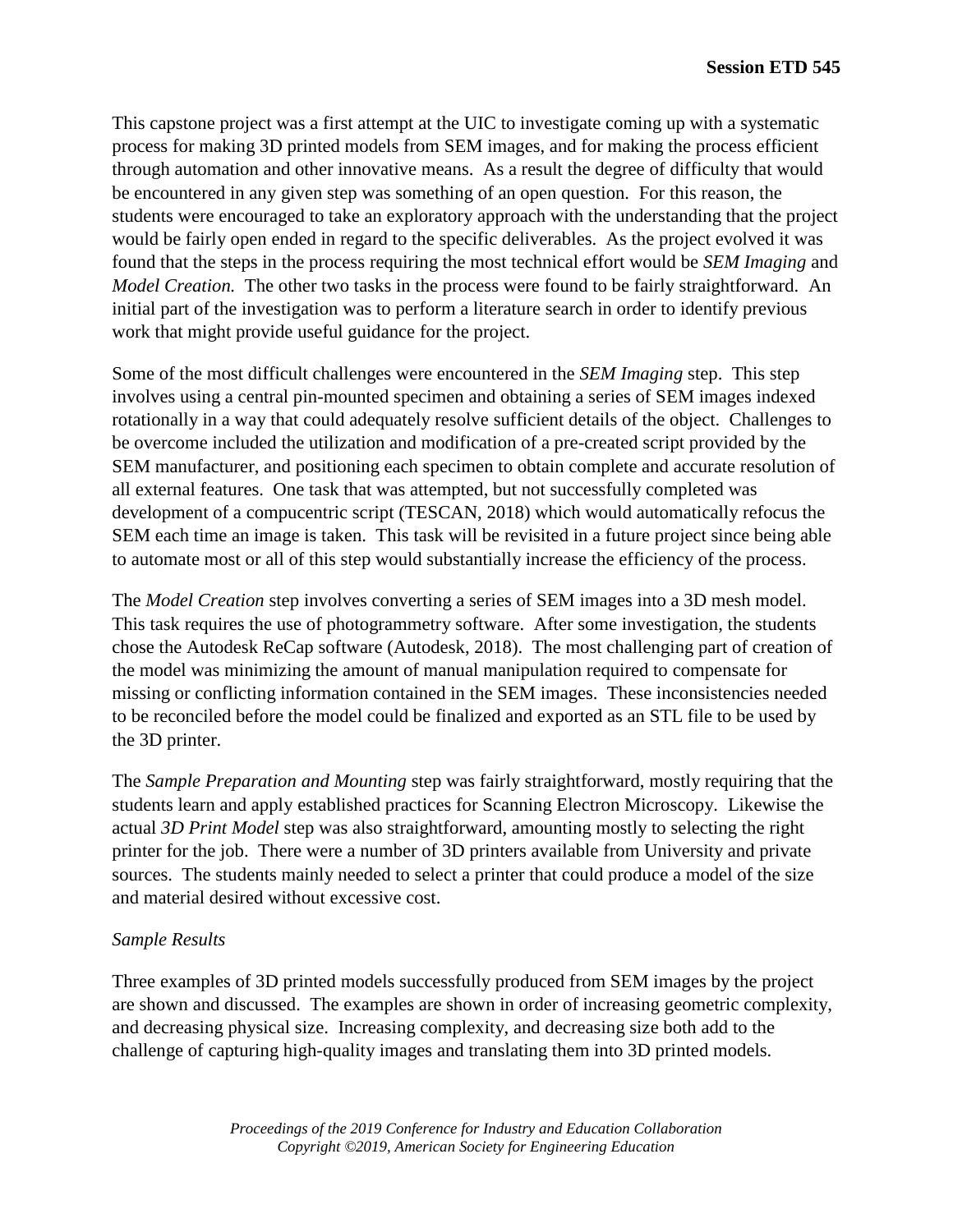The first example is a common black peppercorn. Measuring approximately 5mm the geometry is roughly spheroidal and characterized by a well-defined pattern of ridges on the surface. This sample met the requirements of being relatively easy to mount on account of its size, and is readily relatable to K-12 students. Figure 6 is a series of 3 images related to the peppercorn, showing one of the SEM images, the 3D CAD model, and a photograph of the 3D printed model. The printed model has a diamter of 152.5 mm, thereby representing a scale factor of 30.5. The images all show approximately the same portion of the peppercorn. Examination of the images shows that the ridges and other surface features were reproduced with good fidelity in the 3D model. It is also seen that the printing process did a good job of reproducing the features seen in both the solid model and the SEM image. This was considered a success, and a good initial test of the process and tools. However, imaging an object of this relatively large size did not necessarily challenge either the imaging or magnification capability of the SEM. Also being a relatively simple geometric topology, it did not provide a severe test of the ability to handle complex geometries.



Figure 6 SEM image, 3D CAD representation, and scaled 3D printed model of a black peppercorn.

The second example shown is a case that provided a significantly more challenging test of the process. Measuring 1.7 mm in length and having extended features, this sample was more in line with the types of geometries that it was desired to model and print. This sample is the head and antennae of a small arachnid known as a pseudoscorpion. This object proved more challenging to prepare and mount for imaging. Figure 7 shows representative images from the SEM and the solid model, and also a photograph of the final printed model which has length of approximately 199 mm. The SEM image shows the presence of small hair like features. Attempts to make a 3D model that included these numerous small features proved to be unsuccessful, and they had to be manually deleted before a successful 3D model could be obtained. The cleaned up geometry proved to be straightforward to represent as a solid model, and subsequently to print.

The third example that received major focus during the capstone project was the imaging and modeling of a portion of a pedipalp from a male Funnel Web Spider (*agelenopsis potteri*). Spiders have two pedipalps attached to the head which look somewhat like legs or claws and serve a variety of purposes. This spider is small, having a body length of about 4-5 mm, and the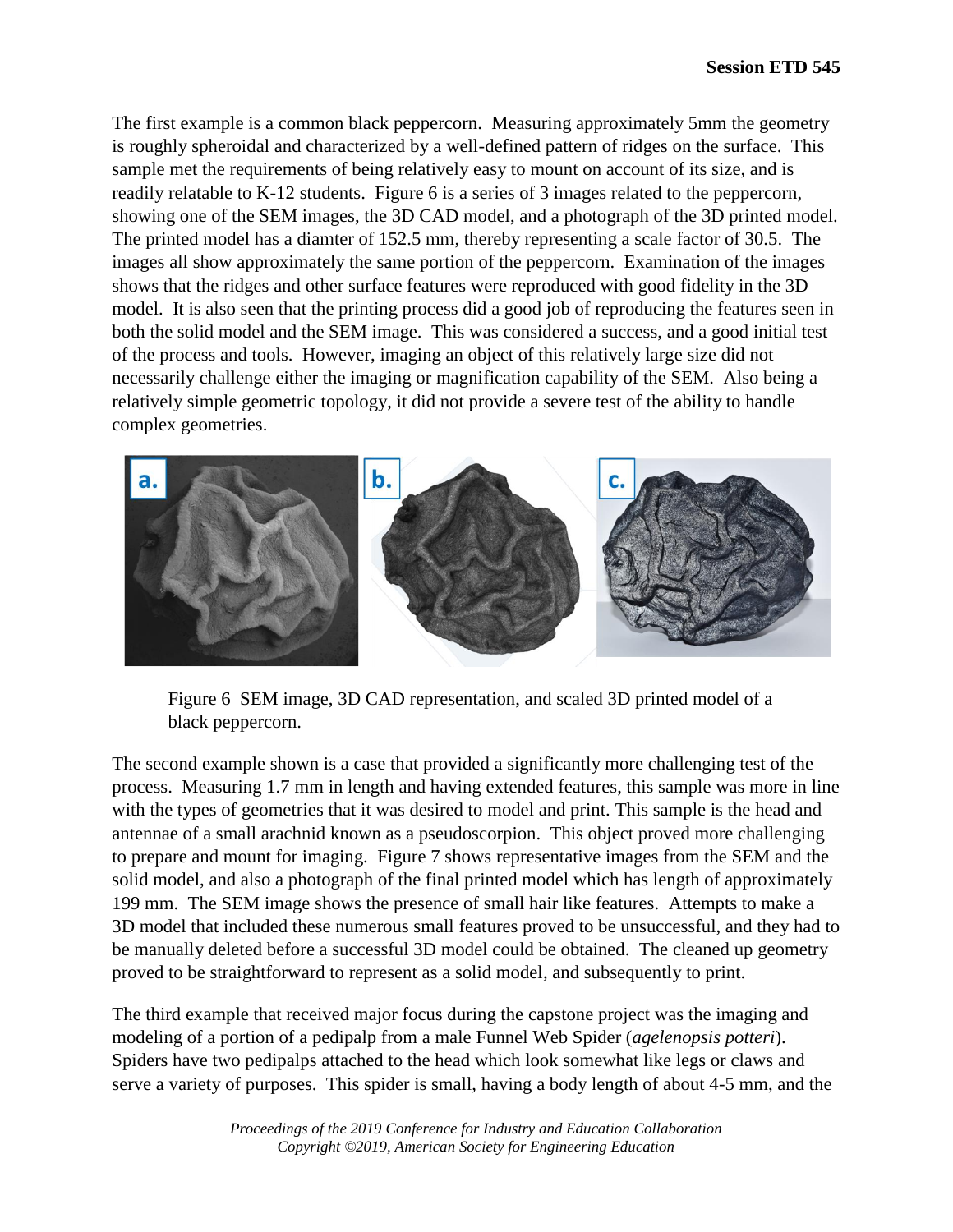portion of the pedipalp that was imaged measures about 700 microns. Figure 8 and Figure 9 show the pedipalp from two orientations.



Figure 7 SEM image, 3D CAD representation, and enlarged 3D printed model of a pseudoscorpion.



Figure 8. Side view of a spider pedipalp showing SEM image, 3D CAD representation, and enlarged 3D printed model.



Figure 9. Inner surface view of a spider pedipalp showing SEM image, 3D CAD representation, and enlarged 3D printed model.

The images in each Figure follows the convention used for the previous objects, with the SEM image at the left, followed by the tessellated CAD model, and the 3D printed object at the right. In this case the 3D printed object was rendered in gold colored plastic. The Figures show a considerable increase in complexity over that of the pseudoscorpion. This increased complexity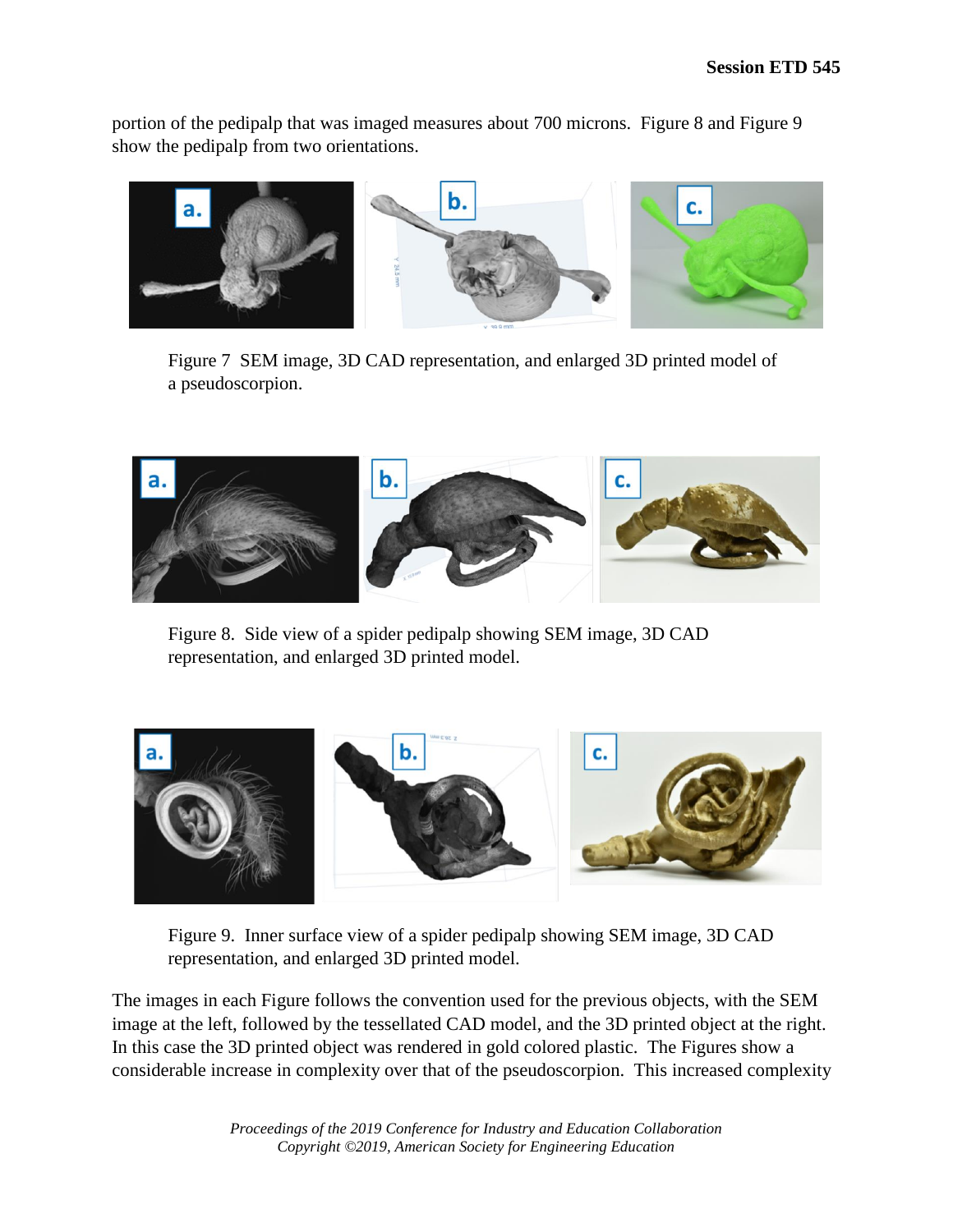substantially increased challenges in the imaging and modeling the object. In particular the SEM images show the presence of a large number of prominent spines along with one surface with a coil-like feature and other rather complex protuberances. As with the pseudoscorpion, the hairlike features needed to be deleted. However, the students were successful in modeling the rest of the object, including the relatively complex coiled feature and other protuberances.

## *Post Capstone Project Extensions*

Following completion of the formal capstone project, one of the students, co-author Jonathan Ferguson, continued working on the process as an independent summer project. During this time, a researcher at the University saw the results that had been achieved during the capstone, and inquired about the possibility of creating a scaled model of a 500 micron long Rumen Protozoan that she could use for demonstration purposes in classes of young children. In order to meet the educational aims, the researcher required with which she could demonstrate both the internal and external features of the organism. In order to resolve the internal features, an alternative imaging technique would be required. A laser-scanning confocal microscope was able to provide the images required for this purpose. Incorporating the new imaging technique into the process gave rise to a new set of challenges. However, using experience gained with the processing of SEM images, it was possible to come up with manual procedures that allowed these more complex images to be processed into workable CAD models for each of the components of the protozoan. It was then straightforward to use these CAD descriptions to generate the 3D printed plastic models of each component.

The 158 mm long physical protozoan demonstration model was composed of a number of individually printed pieces as shown in Figure 10. The two largest pieces of the model were printed in a transparent plastic as they enclose a number of the internal parts of the organism. The disassembled view shows that the internal parts were printed in various colors. Small external pieces are shown printed in grey, and are evident in the photo showing the assembled protozoan model.



Figure 10. Extension of techniques developed during capstone project to a protozoan model reproducing both external and internal features.

# **Outcomes: Benefits and Learning Opportunities**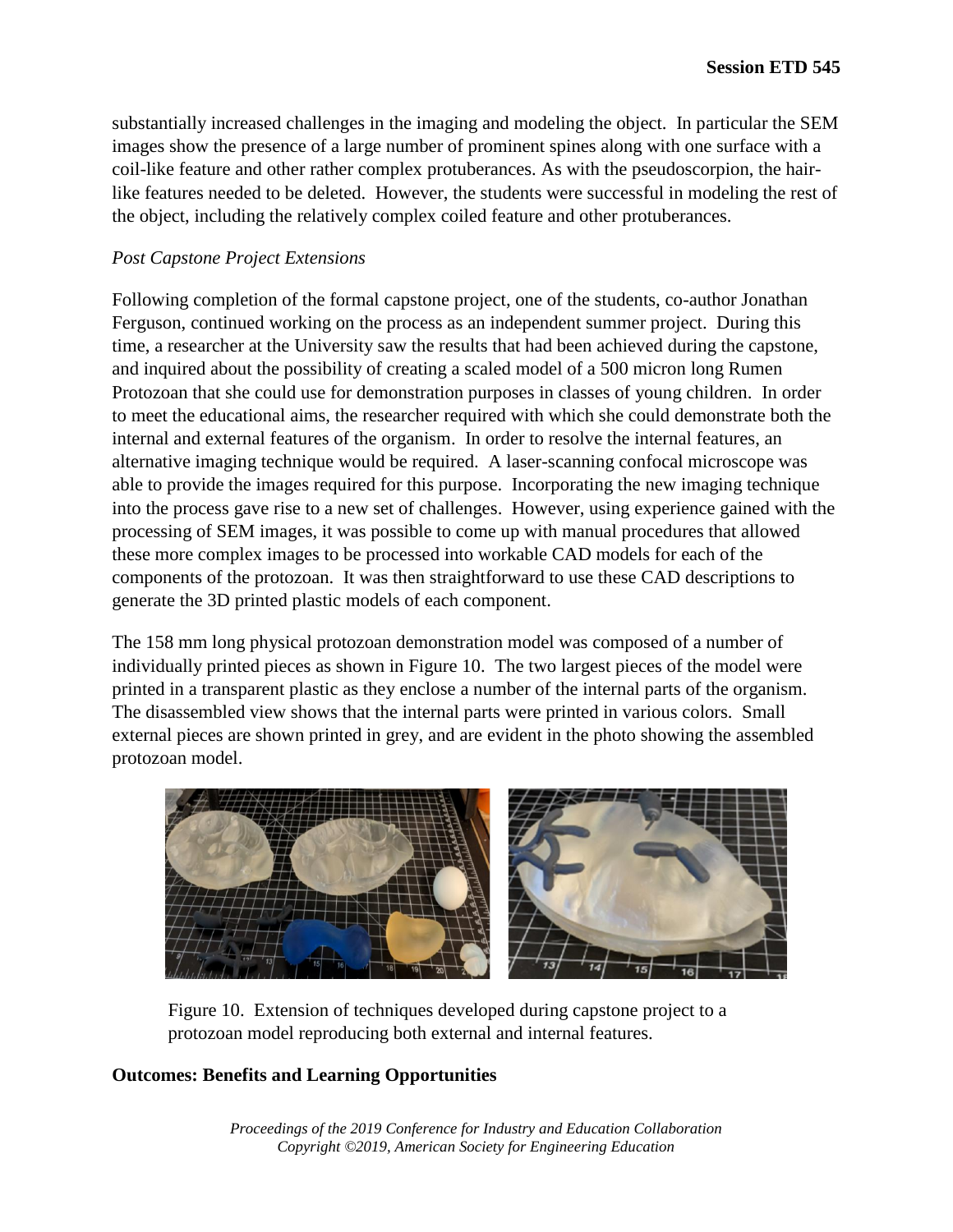The collaboration with the UIC on a capstone project has been deemed a success not only on account of the technical results described above, but also for the wide range of learning opportunities provided to ET students. The students found the project interesting, felt they made a contribution by making substantial progress on the project objectives, and appreciated the opportunities to work in a professional research environment. They also gained an appreciation for synthesizing the various research components toward meeting the overall project goals. In addition, the collaboration has provided the ET faculty and the UIC personnel insights about how to structure collaborative projects to provide high quality experiential learning opportunities to the students, and also derive benefit for the sponsors.

## *Benefits to Students*

Reflection on the outcomes of the project revealed that the capstone experience had provided the students with a number of valuable experiences. These experiences were related to both the technical work associated with the project, and also to development of professional skills that would be useful in the workforce in general. Some important benefits to the students gained during various components of the project are as follows:

- 1. Exposure to new Instrumentation and analytical techniques The capstone project provided opportunities for the students gain skills on utilizing equipment and instrumentation that they would not normally get exposure to during their undergraduate ET education. Skills such as those gained in proficient use of a Scanning Electron Microscope can be a major asset that can be drawn upon in their professional careers.
- 2. Formal Training in Laboratory Practices and Procedures Formal training was provided to the students on the operation of the Scanning Electron Microscope, and in the operation of associated equipment like critical point drying equipment, and in the coating and preparation of samples to obtain high quality images. They also received essential training on laboratory practices and procedures including X-Ray safety, safe use of chemicals and cryogenic liquids, and in exercising safety in the general laboratory environment.
- 3. Constraint Management The project provided an opportunity for the students to experiment with a variety of specimens. This helped them to gain a better understanding of the constraints of the systems and processes of Scanning Electron Microscopy and photogrammetry.
- 4. Programming and Automation One of the important goals of the project was to reduce the amount of time and manual effort involved in the production of a 3D printed model from electron microscope images. This required evaluation of the practicality of opportunities to automate the process and implementing automation where feasible. Within the capstone project, this involved learning and implementing Python scripting to increase the level of automation of the acquisition of SEM images.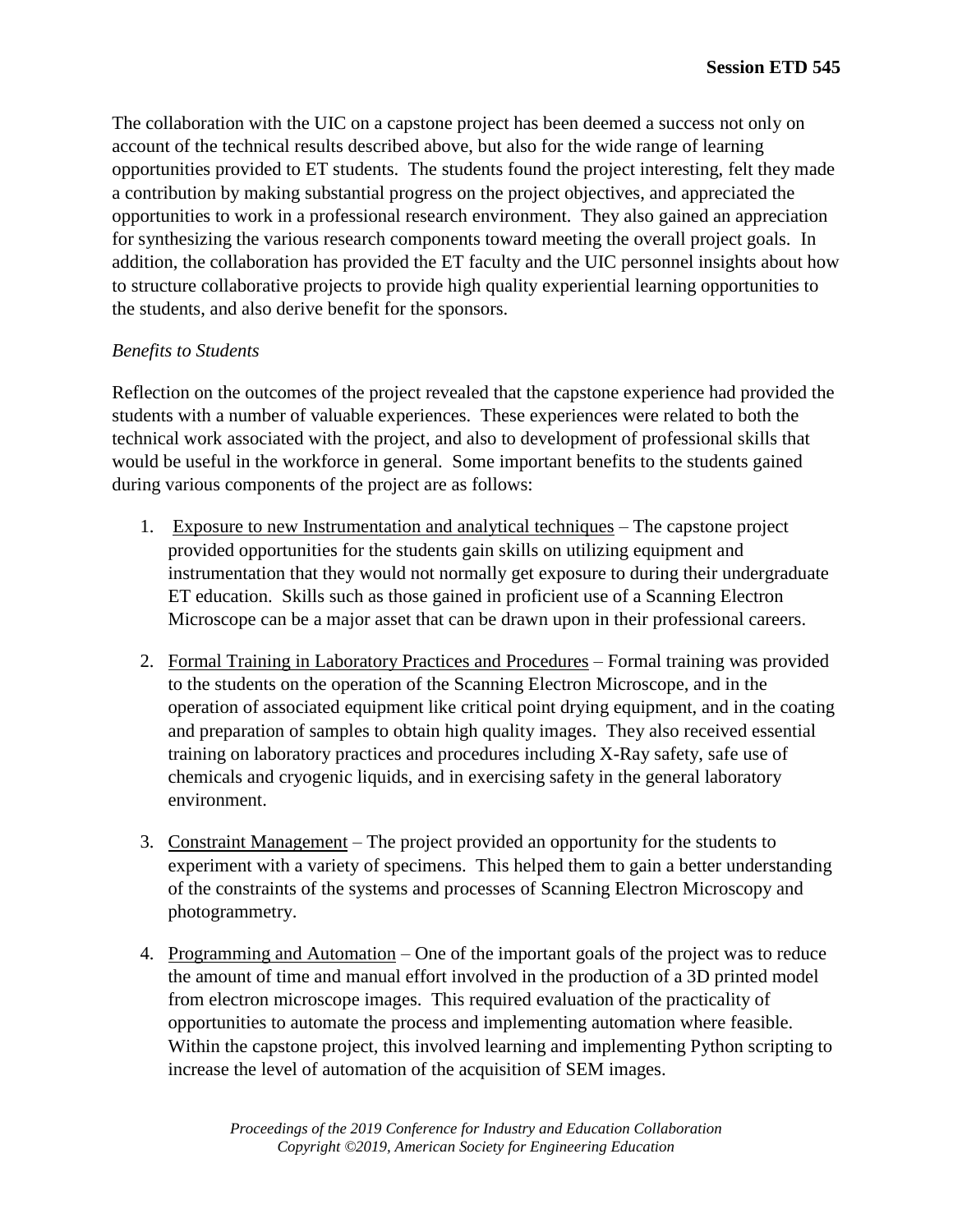- 5. Photogrammetry Software Selection At the outset of the project, the need was recognized for better photogrammetry software for the production of quality 3D models from scanned images. The students performed evaluation of the capabilities of available software and selected the one determined to be most appropriate for the application.
- 6. Cost/Benefit Analysis As in nearly all projects in research laboratories and in industry, the project had some clear budget constraints and in there were a number of instances where the students had to contend with the tradeoffs between cost and benefit in selecting equipment and software. Two specific parts of the project where this was necessary was in the acquisition of various choices of photogrammetry software and in evaluating the costs of using the various available 3D printers and options for size and material used for the printed object.
- 7. Marketing the Capabilities of the UIC One of the underlying motivations for the project was to showcase the capabilities of the UIC in the interest of its educational outreach mission and in development of new business opportunities. These considerations were a strong part of the consideration of the types of samples to select for analysis and modeling. They needed to be subjects that K-12 students and members of the public would find interesting, and also show the capability of the Center to make accurate CAD models of objects with complex geometry, and to produce quality models 3D models. The students addressed the marketing aspect in both their written and oral presentations for the course, and in the production of material to be shared with regional companies. For example the poster produced for the ET Undergraduate Research Conference was subsequently used in a UIC open house for industry.

This project also provided much valuable insight about how the ET Program and the UIC may work better on capstone project collaborations in the future. Much of this insight is applicable to a wide range of student projects involving collaboration with industry and research centers.

Common to projects where two or more students work together, there is often a challenge involved in regard to equitably distributing the project tasks among students, ensuring that each team member is engaged, and in assessing the contribution that each student made to the a project. In future collaborations it is planned to distribute project work assignments so that the accountability of the students is to a work group within the sponsor's organization, with less student-to-student dependence. Combined with continuing the already open communication between sponsor and faculty it should be possible to better monitor the progress that each student is making, and for the sponsor to engage faculty assistance where needed.

As discussed earlier, in undertaking this initial collaboration on the automating of the SEM imaging to 3D model process, the degree of difficulty that would be encountered was not easy to predict. While a certain degree of open-endedness and ambiguity is desirable in order to provide a realistic capstone experience, these aspects can overwhelm some students. Fortunately, this did not occur in the initial capstone collaboration. However, now that the challenges in the next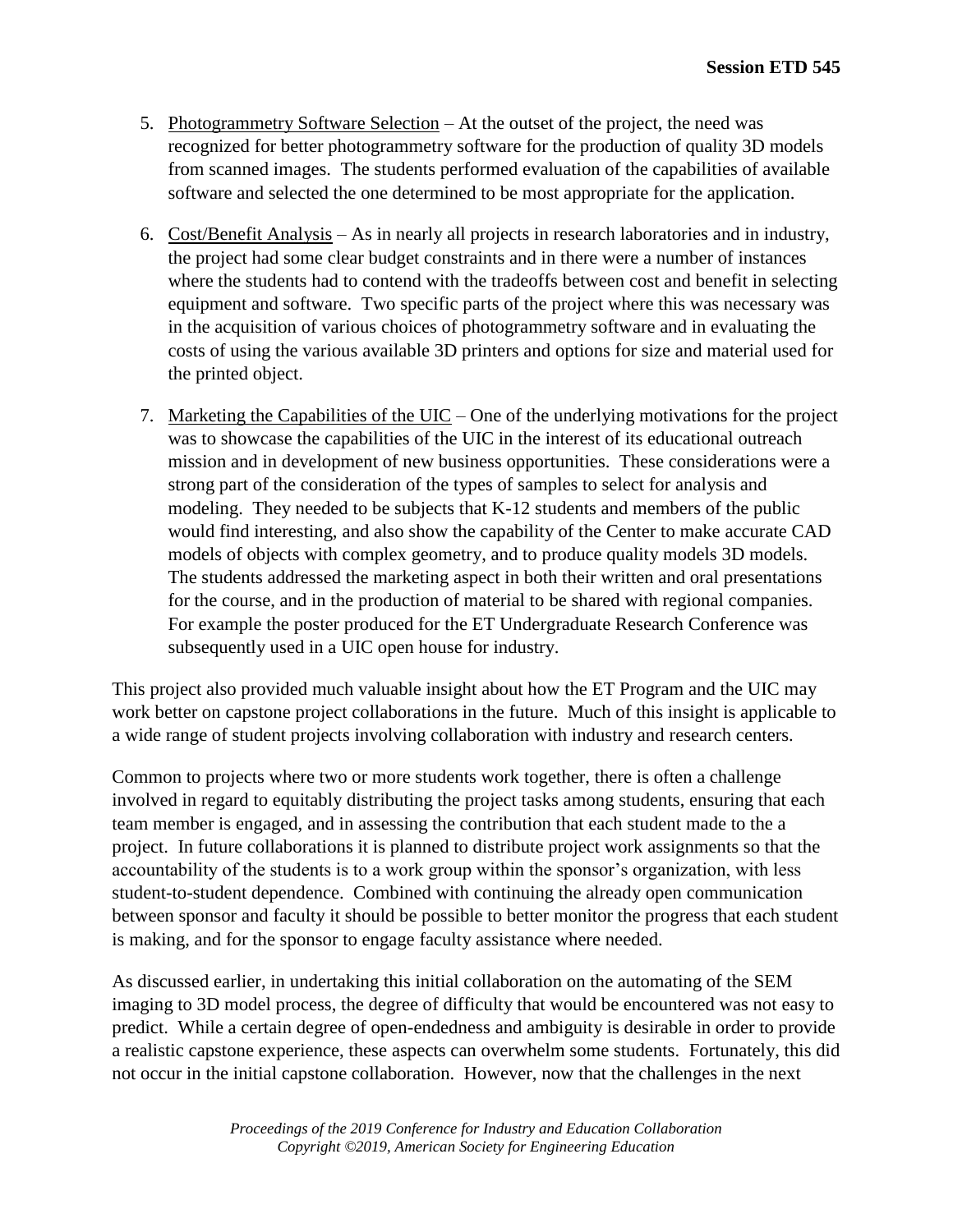steps in this project are better appreciated, it will be possible to give students more explicit scopes of work. This should give students a clearer definition of what is expected of them, while still giving them an appropriate amount of "real world" open-endedness and ambiguity.

One aspect that has been deemed successful in both this collaboration, and with ET capstone collaborations with some of the programs industrial partners has been involving the sponsors in the selection of students to work on their projects. With the UIC collaboration, this took the form of an informational session put on by the sponsors followed by the sponsors interviewing and selecting interested students whom they feel will be a good fit for their projects and organizational cultures. One of the program's long-term industrial partners has begun to offer an internship in the summer prior to academic year in which the capstone project will be executed as a means of screening.

## **Conclusions and Future Work**

The success of the initial collaboration has resulted in a decision by the UIC to continue and expand work on producing scaled 3D printed models of small and microscopic objects using SEM and other methods of imaging. Importantly, the sponsor found the collaboration under the ET capstone project structure to be fruitful, and intends to continue to involve ET capstone students in future work in this and perhaps other areas of the UIC. In the larger picture the intent is to create a UIC service offering based on this capability, while continuing to apply the technology to create models of increasing sophistication for STEM education purposes.

Major tasks envisioned for capstone projects includes:

- 1. Development and qualification of a compucentric Python script to further automate the photogrammetry and 3D modeling portion of the process.
- 2. Soliciting new ideas from K-12 educators for specimens that students would find inspirational, and would also serve the teachers in their teaching activities.
- 3. Evaluating the process for an expanded set of specimens and printing techniques. This would include tasks related to imaging and modeling specimens of varying geometric complexity and scale. For instance, one or more capstone projects could be devoted to incorporating the ability to reproduce the small features that had to be deleted from the pseudoscorpion and spider pedipalp cases. It would also involve evaluating which materials are most suitable for various types of models, and in creating more visually impactful models using multiple colors of plastic in a single printed part.
- 4. Expansion of the imaging portion of the process to include techniques in addition to SEM. These would include Confocal Microscopy and Micro Computed Tomography.
- 5. Integration of the process into the regular scope of services offered by the UIC. This would include such tasks as setting up a 3D printer acquired for the process in a lab space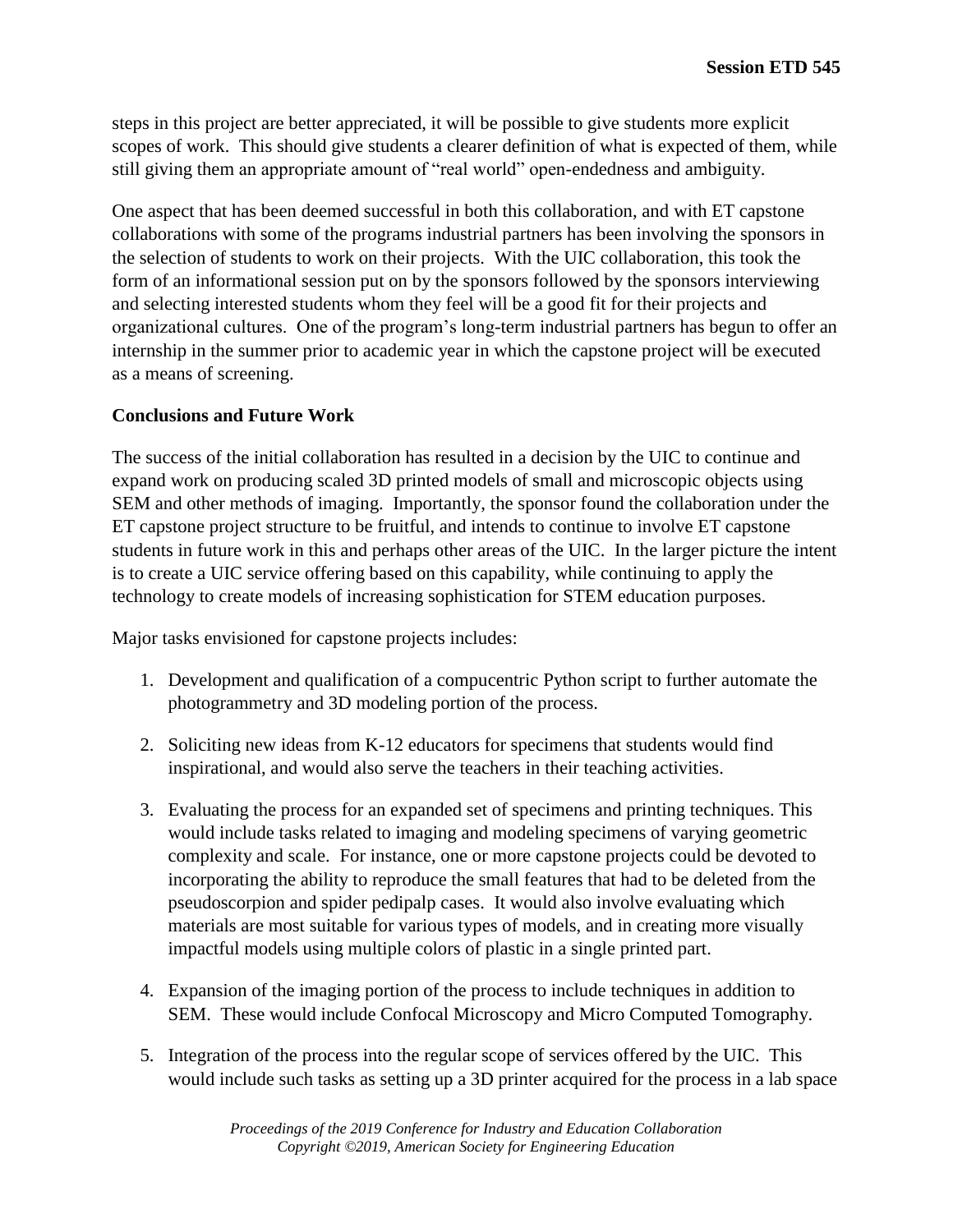within the UIC and creating a formal set of instructions that would become part of the UIC Document Control System (quality manual). Adoption as part of the service portfolio offered to external customers would also mean that the business aspects would have to be well understood. This would require developing the capability of reliably calculating the costs involved for various types of jobs and developing a corresponding price structure.

The first follow on to the initial capstone project is underway during the current academic year. If continued success in the collaboration is achieved, opportunity is seen to expand the involvement of ET capstone students in the research and commercial technical services business of the UIC.

#### **Acknowledgements**

The authors gratefully acknowledge the contributions of the following people without whom this paper would not have been possible:

Nancy A. Cherim, Analytical Instrumentation Scientist (SEM), UNH University Instrumentation **Center** 

Mark A. Townley, Ph.D., Analytical Instrumentation Scientist, UNH University Instrumentation **Center** 

John S. Wilderman, Manager, UNH University Instrumentation Center

Benjamin T. Wood, Bachelor of Science, UNH Engineering Technology Program

#### **References**

- 1. *2017-2018 Criteria for Accrediting Engineering Technology Programs*, ABET, Baltimore MD, 2017.
- 2. *Autodesk ReCap,* Autodesk 2018. Accessed at [https://www.autodesk.com/products/recap/overview,](https://www.autodesk.com/products/recap/overview)  September 1, 2018.
- 3. *Compucentric Stage*, TESCAN Corp., Accessed at [https://www.tescan.com/en](https://www.tescan.com/en-us/technology/accessories/compucentric-stage)[us/technology/accessories/compucentric-stage,](https://www.tescan.com/en-us/technology/accessories/compucentric-stage) Accessed September 2, 2018.
- 4. Ferguson, J. and Wood, B., "Automating the Substantial Reproduction of Microscopic Objects," Final Report for Engineering Technology Senior Capstone Project, University of New Hampshire, May, 2018.
- 5. Jin, K.H., Jonas, M., LeBlanc, C.D., and Tavares, T.S., "Modernizing Capstone Projects: Internal and External Approaches," ASEE Paper #23065, Presented at the 2018 ASEE Annual Conference and Exhibit, Salt Lake City, UT, June 23-27, 2018.
- 6. *Python Software Foundation,* [www.python.org,](http://www.python.org/) Retrieved Sept. 1, 2018.